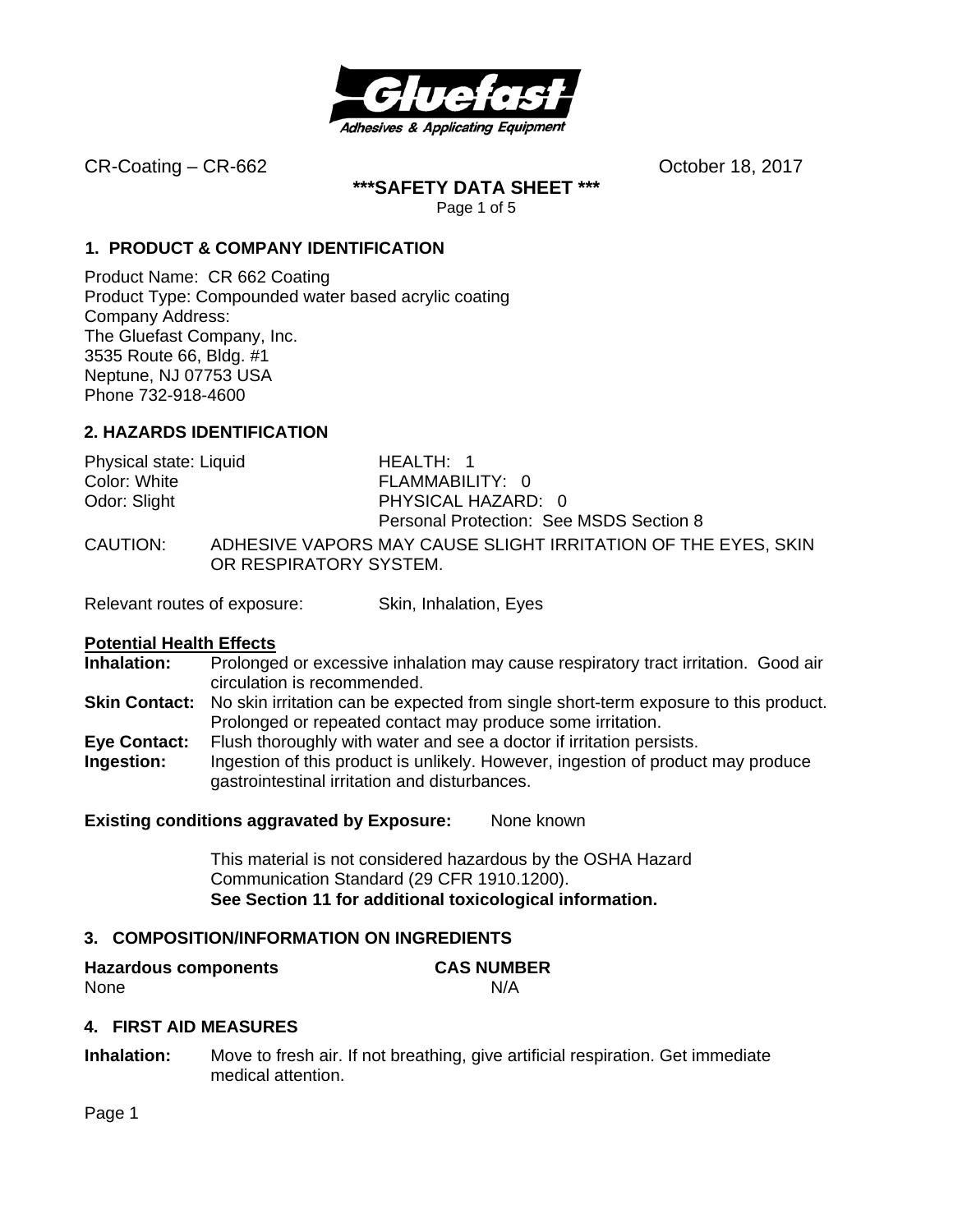

# **\*\*\*SAFETY DATA SHEET \*\*\***

Page 2 of 5

| <b>Skin contact:</b>             | Immediately wash skin thoroughly with soap and water. Remove contaminated<br>clothing and footwear. Get immediate medical attention.                                |
|----------------------------------|---------------------------------------------------------------------------------------------------------------------------------------------------------------------|
| Eye contact:                     | Rinse immediately with plenty of water, also under the eyelids, for at least 15<br>minutes. Get immediate medical attention.                                        |
| Ingestion:                       | DO NOT induce vomiting unless directed to do so by medical personnel.<br>Never give anything by mouth to an unconscious person. Get immediate<br>medical attention. |
| <b>5. FIRE FIGHTING MEASURES</b> |                                                                                                                                                                     |
|                                  |                                                                                                                                                                     |

| <b>Flash point:</b>                     | $>100$ C ( $>212.6$ F)                                                                                                                                                     |
|-----------------------------------------|----------------------------------------------------------------------------------------------------------------------------------------------------------------------------|
| Auto ignition temperature:              | Not determined                                                                                                                                                             |
| Flammable/Explosive limits - lower:     | Not determined                                                                                                                                                             |
| Flammable/Explosive limits - upper:     | Not determined                                                                                                                                                             |
| <b>Extinguishing media:</b>             | Water spray (fog), foam, dry chemical or carbon dioxide.                                                                                                                   |
| <b>Special firefighting procedures:</b> | Fire fighters should wear positive pressure self-contained<br>breathing apparatus (SCBA). Wear full protective clothing.                                                   |
| Unusual fire or explosion hazards:      | This product is an aqueous mixture which will not burn. If<br>evaporated to dryness, the solid residue may pose a slight<br>fire hazard.                                   |
| <b>Hazardous combustion products:</b>   | NONE HAZARDOUS – contains no known hazardous<br>ingredients as defined by the Federal Hazardous<br>Substances Act or by the Dept. of Transportation under<br>CFR Title 49. |

### **6. ACCIDENTAL RELEASE MEASURES**

Use personal protection recommended in Section 8, isolate the hazard area and deny entry to unnecessary and unprotected personnel.

| <b>Environmental precautions:</b> | Prevent further leakage or spillage if safe to do so. Do not allow<br>material to contaminate ground water system. Do not allow<br>product to enter sewer or waterways.                                                               |
|-----------------------------------|---------------------------------------------------------------------------------------------------------------------------------------------------------------------------------------------------------------------------------------|
| <b>Clean-up methods:</b>          | Keep unnecessary personnel away. Ensure adequate ventilation.<br>Wear appropriate protective equipment & clothing during clean-up.<br>Dispose of contaminated material as waste according to item 13.                                 |
| 7. HANDLING AND STORAGE           |                                                                                                                                                                                                                                       |
| Handling:                         | Avoid contact with eyes, skin and clothing. Wash thoroughly after<br>handling. Gloves recommended. Wear proper personal protecting<br>clothing and equipment.                                                                         |
| Storage:                          | Store at room temperature. Rotate stock using oldest material<br>first. Shelf life for opened containers is three months, unopened<br>containers six months. For safe storage, store above 0 °C (32°F).<br><b>KEEP FROM FREEZING.</b> |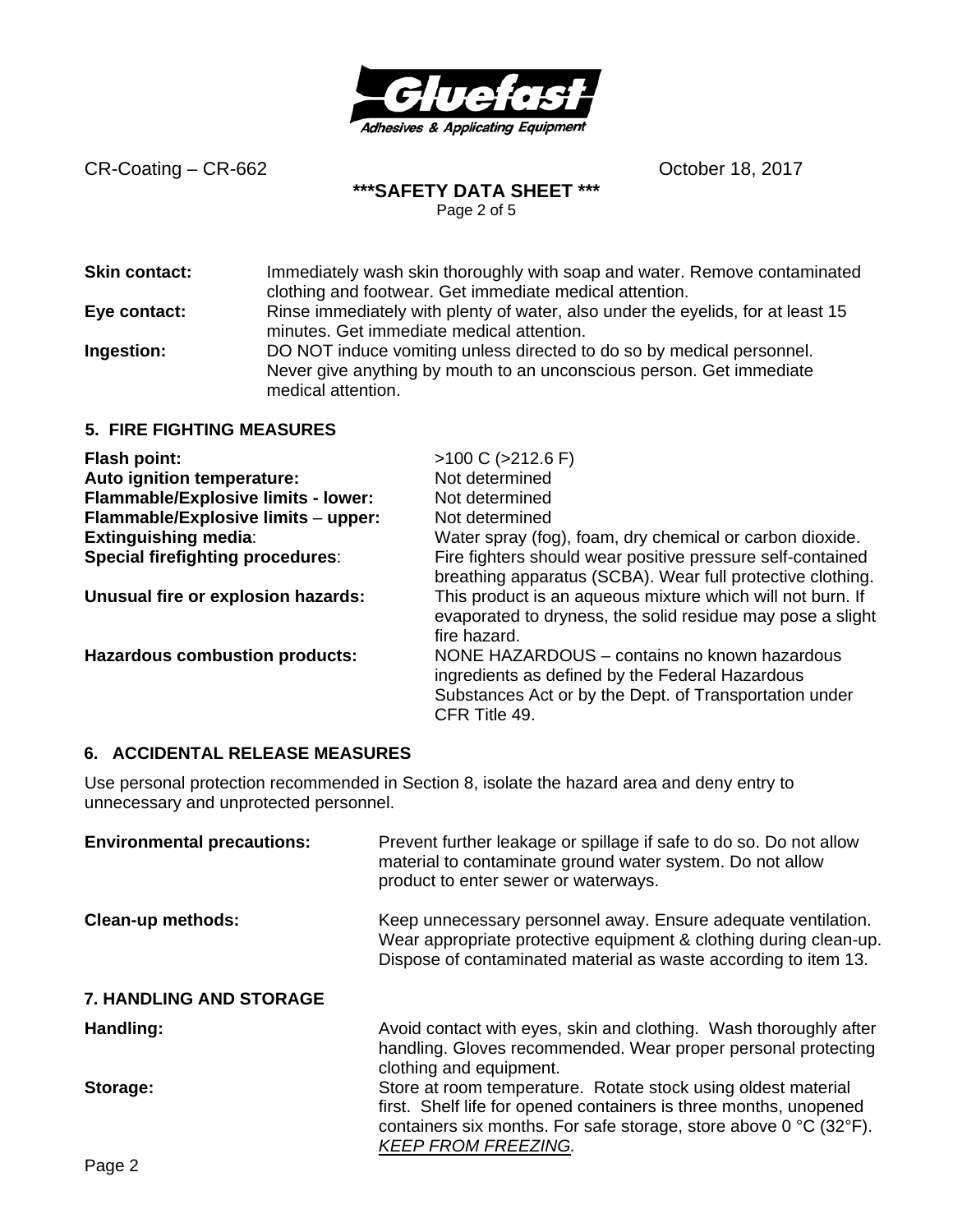

# **\*\*\*SAFETY DATA SHEET \*\*\***

Page 3 of 5

### **8.EXPOSURE CONTROLS/PERSONAL PROTECTION**

Employers should complete an assessment of all workplaces to determine the need for, and selection of, proper exposure controls and protective equipment for each task performed.

|      | <b>Hazardous components</b> |      | <b>ACGIH TLV</b> |      | <b>OSHA PEL AIHA WEEL OTHER</b> |      |
|------|-----------------------------|------|------------------|------|---------------------------------|------|
| None |                             | None |                  | None | None                            | None |

| <b>Engineering controls:</b>   | Work should be done in an adequately ventilated area (i.e., ventilation<br>sufficient to maintain concentrations below one half of the PEL and<br>other relevant standards). Local exhaust ventilation is recommended<br>when general ventilation is not sufficient to control airborne<br>contamination. |
|--------------------------------|-----------------------------------------------------------------------------------------------------------------------------------------------------------------------------------------------------------------------------------------------------------------------------------------------------------|
| <b>Respiratory protection:</b> | Use NIOSH approved respirator if there is potential to exceed exposure<br>limit(s). Observe OSHA regulations for respiratory use (29 CFR<br>1910.134).                                                                                                                                                    |
| <b>Eyeface protection:</b>     | Safety goggles or safety glasses with side shields. Full face protection<br>should be used if the potential for splashing or spraying of product<br>exists.                                                                                                                                               |
| <b>Skin protection:</b>        | Use impermeable gloves and protective clothing as necessary to<br>prevent skin contact. Wear suitable protective clothing.                                                                                                                                                                                |

# **9.PHYSICAL AND CHEMICAL PROPERTIES**

| <b>Physical state:</b>                     | Liquid                    |
|--------------------------------------------|---------------------------|
| Color:                                     | White                     |
| Odor:                                      | Slight                    |
| <b>Odor threshold:</b>                     | Not available             |
| pH:                                        | $7.5 - 8.5$               |
| Vapor pressure:                            | 17.5 mbar (20 °C (68°F))  |
| <b>Boiling point/range:</b>                | $> 100 °C$ ( $> 212 °F$ ) |
| Freezing point/ range:                     | $32^{\circ}$ F            |
| Specific gravity:                          | 1.1                       |
| Vapor density:                             | Heavier than air.         |
| <b>Flash point:</b>                        | $> 100 °C$ ( $> 212 °F$ ) |
| <b>Flammable/Explosive limits - lower:</b> | Not determined            |
| <b>Flammable/Explosive limits - upper:</b> | Not determined            |
| <b>Autoignition temperature:</b>           | Not determined            |
| <b>Evaporation rate:</b>                   | Same as water.            |
| Solubility in water:                       | 100% Soluble              |
| Partition coefficient (n-octanol/water):   | Not determined            |
| <b>VOC content:</b>                        | <b>Essentially Zero</b>   |
| <b>Percent Volatile:</b>                   | 48-52%                    |

Page 3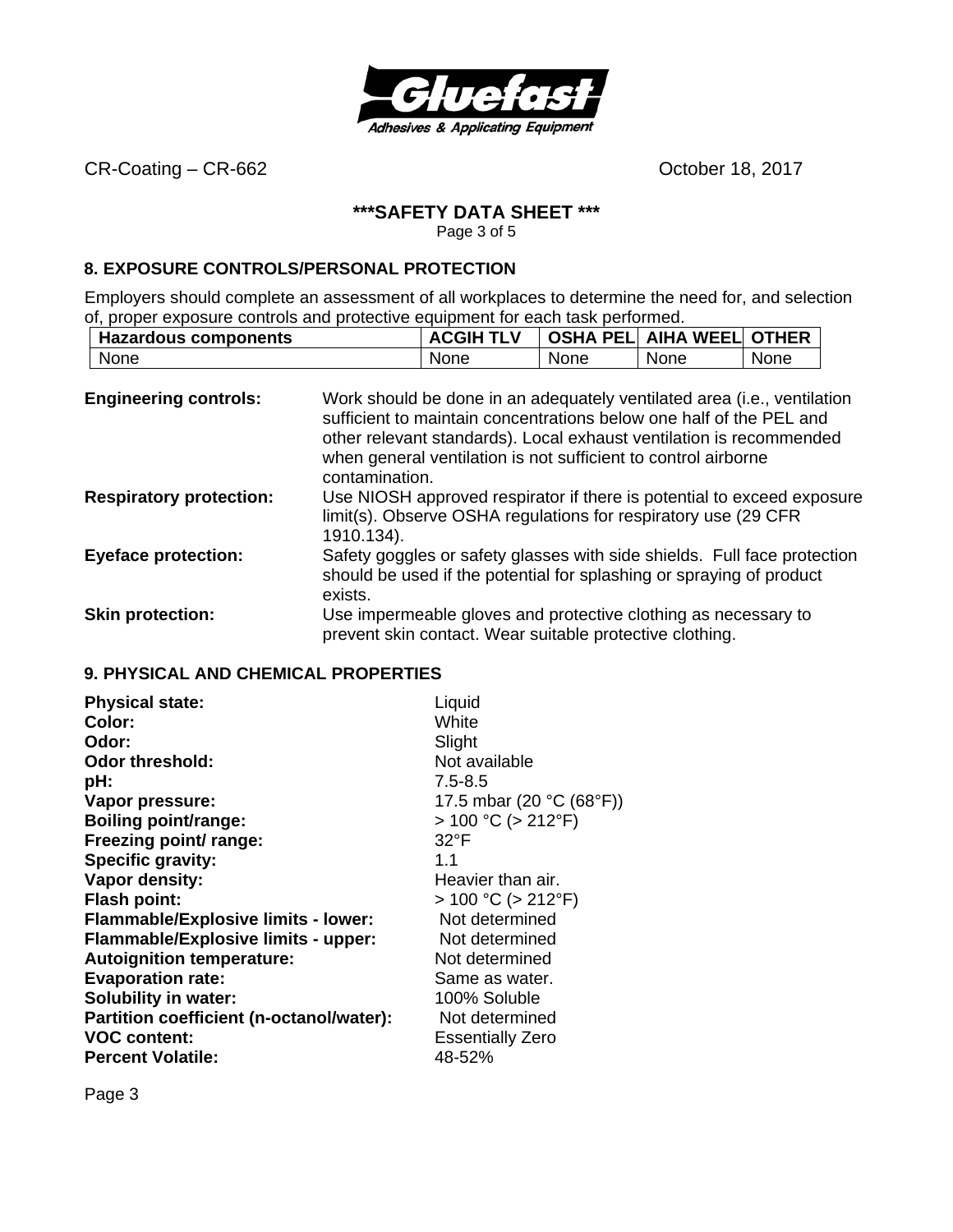

# **\*\*\*SAFETY DATA SHEET \*\*\***

Page 4 of 5

# **10. STABILITY AND REACTIVITY**

| Stability                        | Stable under normal conditions of storage & use.                                         |
|----------------------------------|------------------------------------------------------------------------------------------|
| Hazardous reactions:             | Will not occur.                                                                          |
| Hazardous decomposition products | Oxides of carbon.                                                                        |
|                                  |                                                                                          |
| Incompatible materials:          | Contact with water reactive materials (such as oleum) can cause<br>exothermic reactions. |
| Conditions to avoid:             | Do not freeze.                                                                           |

# **11. TOXICOLOGICAL INFORMATION**

| <b>Hazardous components</b> |      | NTB Carcinogen   IARC Carcinogen | <b>OSHA Carcinogen</b><br>(Specifically Regulated) |
|-----------------------------|------|----------------------------------|----------------------------------------------------|
| None                        | None | None                             | <b>None</b>                                        |
|                             |      |                                  |                                                    |
| <b>Hazardous components</b> |      | <b>Health Effects/</b>           |                                                    |
|                             |      | <b>Target Organs</b>             |                                                    |
| None                        |      | None                             |                                                    |
|                             |      |                                  |                                                    |

# **12. ECOLOGICAL INFORMATION**

Ecological information: Not available

### **13. DISPOSAL CONSIDERATIONS**

#### **Information provided is for unused product only.**

| Recommended method of disposal: | Legal disposition of wastes is the responsibility of the<br>owner/generator of the waste. Applicable federal, state<br>and/or local regulations must be followed during<br>treatment, storage, or disposal of waste containing this<br>product. |
|---------------------------------|-------------------------------------------------------------------------------------------------------------------------------------------------------------------------------------------------------------------------------------------------|
| Hazardous waste number:         | Not a RCRA hazardous waste.                                                                                                                                                                                                                     |

### **14. TRANSPORT INFORMATION**

|--|

| Proper shipping name:     | CR662GL-CR662PL-CR662DR                                                               |
|---------------------------|---------------------------------------------------------------------------------------|
| Hazard class or division: | <b>None</b>                                                                           |
| Identification number:    | <b>None</b>                                                                           |
| Packing group:            | Carton-5 Gallon Pail-55 Gallon Drum                                                   |
|                           | Deadupt is not required non bo-ordeus and not requisited for transport by or an extra |

Product is not regulated, non hazardous and not restricted for transport by air or water.

Page 4